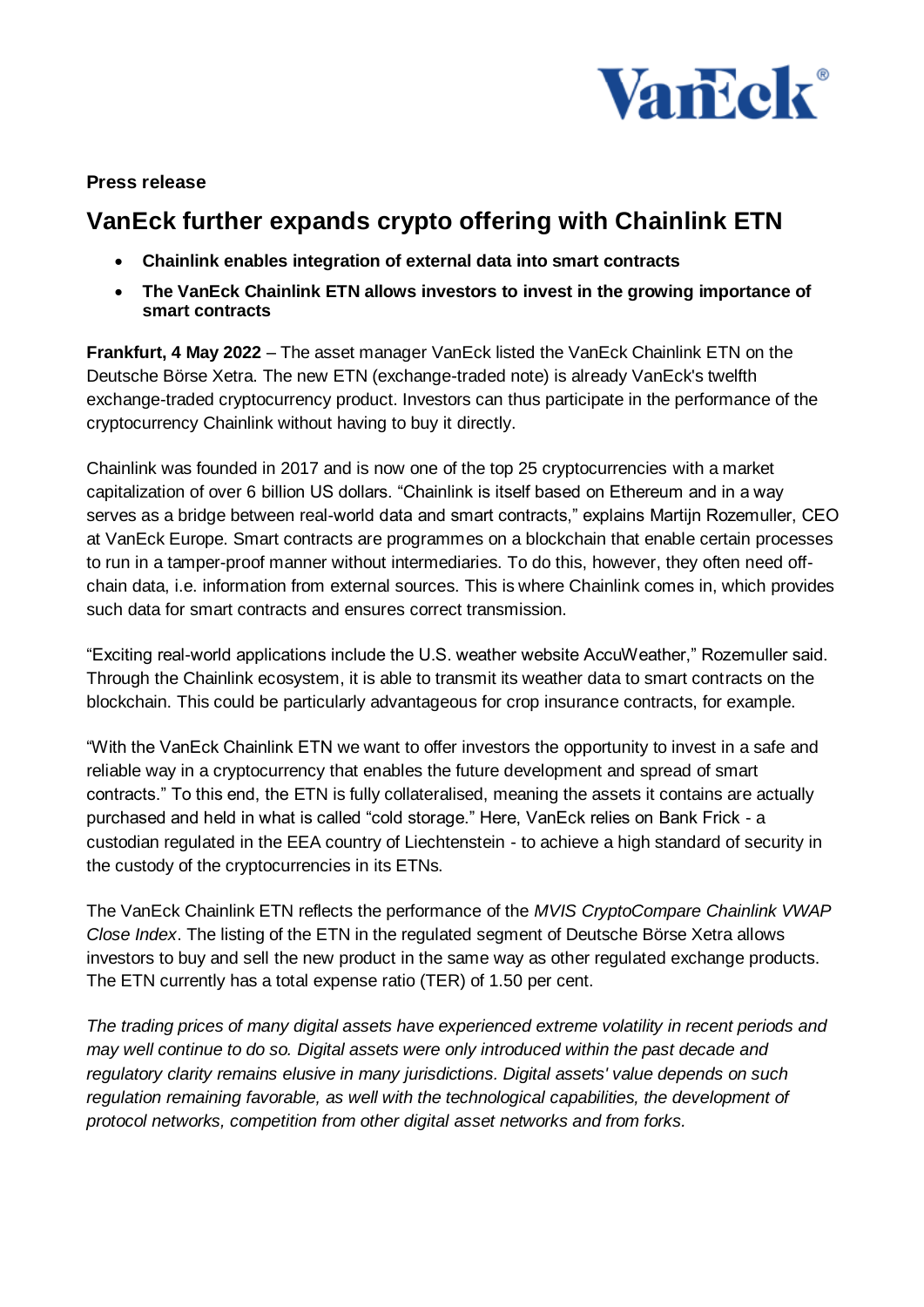

| <b>ETN</b>                | <b>VanEck Chainlink ETN</b>                   |
|---------------------------|-----------------------------------------------|
| Index name                | MVIS CryptoCompare Chainlink VWAP Close Index |
| Ticker Xetra / Bloomberg  | <b>VLNK / VLNK GY</b>                         |
| <b>ISIN</b>               | DE000A3GXNV0                                  |
| Securities number         | A3GXNV                                        |
| <b>Issuer</b>             | VanEck ETP AG                                 |
| <b>Custodian Bank</b>     | Bank Frick & Co. AG                           |
| Company domicile          | Liechtenstein                                 |
| Base currency             | <b>USD</b>                                    |
| Index provider            | <b>MV Index Solutions GmbH</b>                |
| <b>Product structure</b>  | Physically replicating                        |
| Launch date               | 26 April 2022                                 |
| Total expense ratio (TER) | 1.5% p.a.                                     |
| Appropriation of income   | Retention                                     |

#### **Contact:**

Henning Mönster / Miriam Wolschon public imaging GmbH Tel: +49 (0)40 401999 -156 / -155 Email: [vaneck@publicimaging.de](mailto:vaneck@publicimaging.de)

### **About VanEck:**

VanEck has been driven by innovation and stood for intelligent, prescient investment strategies ever since its founding in 1955. As an asset manager, it currently manages some 82 billion US dollars\* worldwide, including exchange-traded funds (ETF), active funds and institutional accounts.

With over 100 ETFs around the world, the investment firm offers a comprehensive portfolio covering numerous sectors, asset classes and smart beta strategies. VanEck was one of the first asset managers to offer investors access to global markets. It has consistently aimed at identifying new trends and asset classes, such as gold investments in 1968, emerging markets in 1993 and ETFs in 2006, an approach that is still shaping the entire investment sector today.

Headquartered in New York City, VanEck maintains locations around the globe, including offices in Frankfurt, Madrid, Zurich, Amsterdam, Sydney and Shanghai.

\*As of 30.04.2022